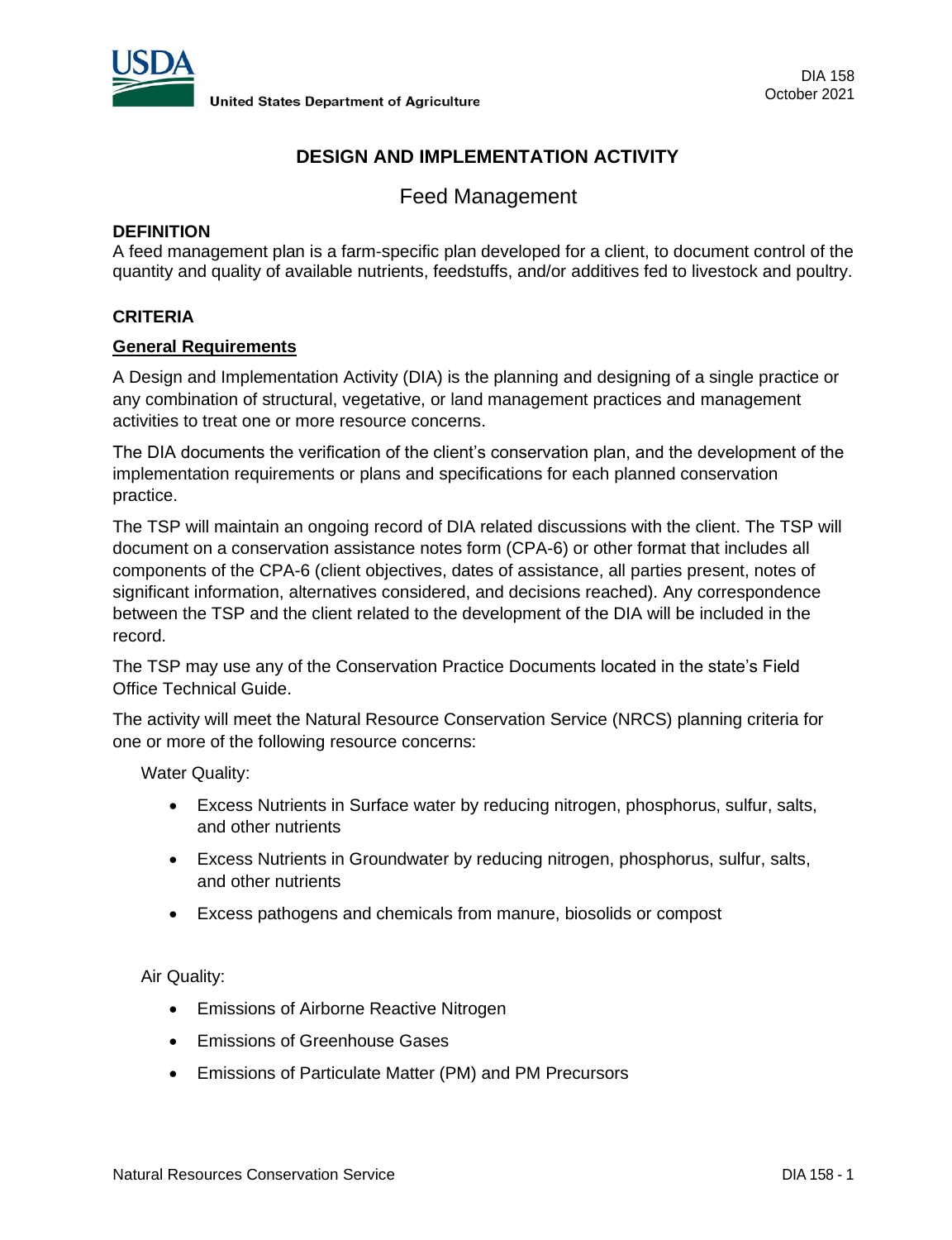• Objectionable Odors

The activity will meet the state adopted NRCS Conservation Practice Standards (CPS) and Statements of Work (SOW) included in the client's conservation plan or EQIP Contract and include at least one of following:

592 Feed Management

# **DELIVERABLES**

Two copies (hardcopy or electronic) of the plan must be developed—one for the client and one for the NRCS field office. At the client's request, Technical Service Provider (TSP) can deliver NRCS's copy to the NRCS Field Office. The client's copy must include the implementation requirements or plans, specifications, operation and maintenance, and quality assurance plan. The NRCS copy must include all items identified herein. An additional electronic copy of the plan should also be uploaded on NRCS Registry.

# **1. Cover Page**

Cover page reporting the technical services provided by the TSP. Cover page(s) must include the following:

- a. Client information: Name, farm bill program, contract number, and contract item number.
- b. TSP information: name, address, phone number, email, TSP number, TSP expiration date; and county of service.
- c. Farm identification:
	- i. Farm name, owner name, street address, and county/state.
	- ii. Primary phone number of the client.
	- **iii. List of all practices and/or scenario designs included in this plan.**
- d. Statement by TSP that services provided:
	- i. Comply with all applicable Federal, State, Tribal, and local laws and requirements.
	- ii. Meet applicable NRCS standards, specifications, and program requirements.
	- iii. Are consistent with the conservation program goals and objectives for which the program contract was entered into by the client.
	- iv. Incorporate alternatives that are both cost effective and appropriate to address the resource issues.
- e. TSP certification statement: signature and date.
- f. Client acceptance statement:
	- i. A statement that the plans and specifications adequately represent existing conditions and the selected preliminary design alternatives, and the client understands and will abide with the operation and maintenance plans.
	- ii. Signature of the client and date the client received the plans.
- g. Block for NRCS reviewer acceptance (to be completed by NRCS).

#### **2. Conservation Assistance Notes and Correspondence**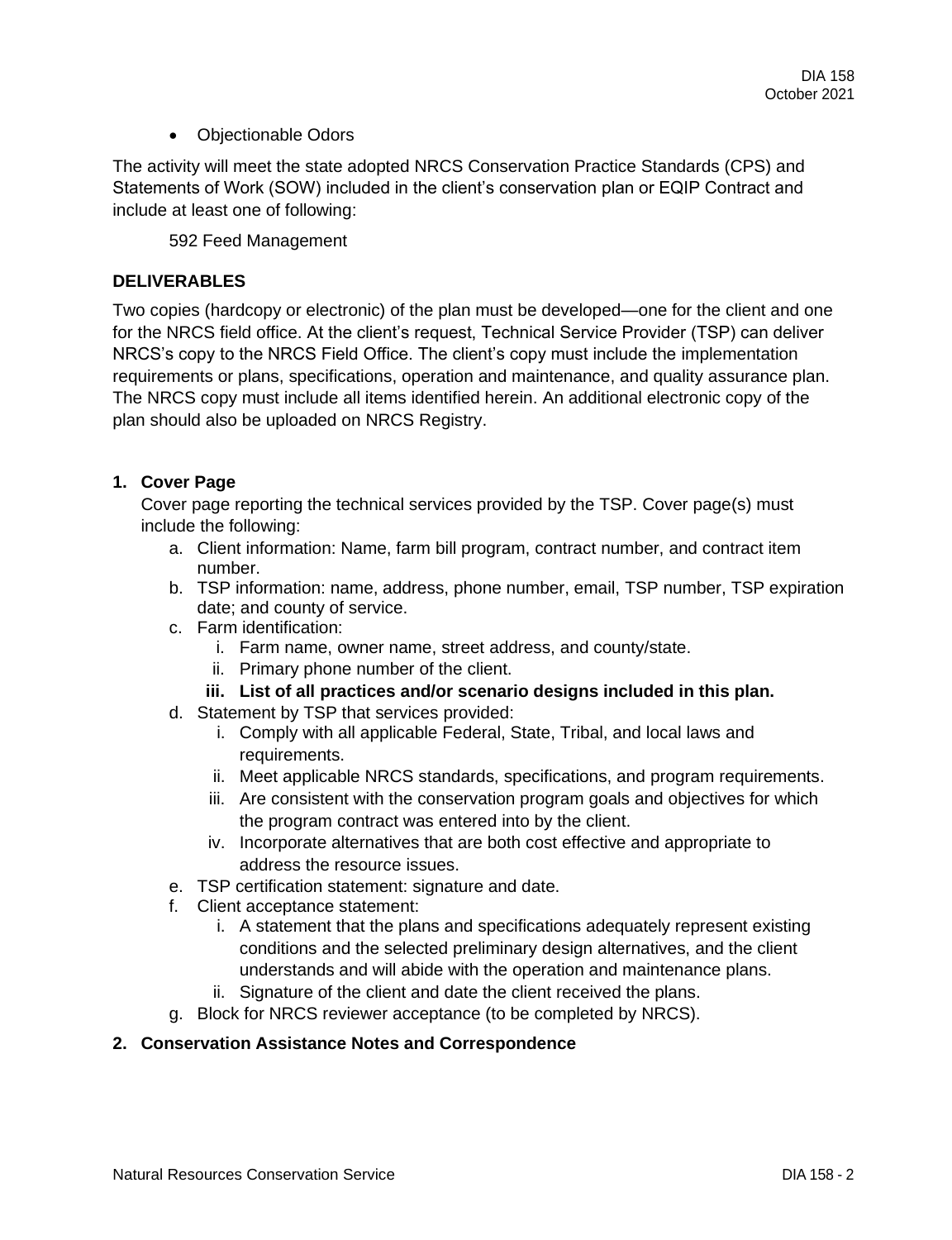- a. Conservation Assistance Notes (NRCS-CPA-6) or other format that includes all components of the CPA-6.
	- i. Document the client's objectives.
	- ii. Document each interaction with the client, include notes and results of that interaction, date, and initials of the TSP.
	- iii. Document each site visit, activity in the field, results of each site visit, all parties present, date, and initials of the TSP.
- b. Any correspondence between the TSP and the client relating to the development of the DIA.

### **3. Maps**

- a. Maps to include, but not be limited to:
	- i. General location map of the implementation areas showing access roads to the location.
	- ii. Conservation Plan map (this may consist of several maps to account for the entire implementation area). This map may be obtained from the client.
	- iii. Other maps, as needed, with appropriate interpretations.
- b. At a minimum, all maps developed for the DIA will include:
	- i. Title block showing:
		- Map title.
		- Client's name (individual or business).
		- Prepared with assistance from USDA NRCS
		- Assisted By [TSP planner's name].
		- Name of applicable conservation district, county, and State.
		- Date prepared.
	- ii. Map scale.
	- iii. Information needed to locate the implementation area, such as geographic coordinates, public land survey coordinates, etc.
	- iv. North arrow.
	- v. Appropriate map symbols and a map symbol legend on the map or as an attachment.

### **4. Planning**

- a. Include and update, when needed, the client's conservation plan. The following are items for consideration based upon producer's concern:
	- i. Meet but not exceed, livestock nutritional needs
	- ii. Reduce nutrient purchases
	- iii. Increase homegrown forage or grain use on farm
	- iv. Improve forage yield, quality
	- v. Improve profitability
	- vi. Maintain or improve water, air quality or both
	- vii. Others as appropriate
- b. Using the criteria in the applicable state adopted CPS and the client's needs, develop preliminary design alternatives for each practice and/or scenario contracted in this DIA.
	- i. Estimate installation cost, in dollars, of each preliminary design alternative. Work includes developing preliminary layouts, determining feasibility of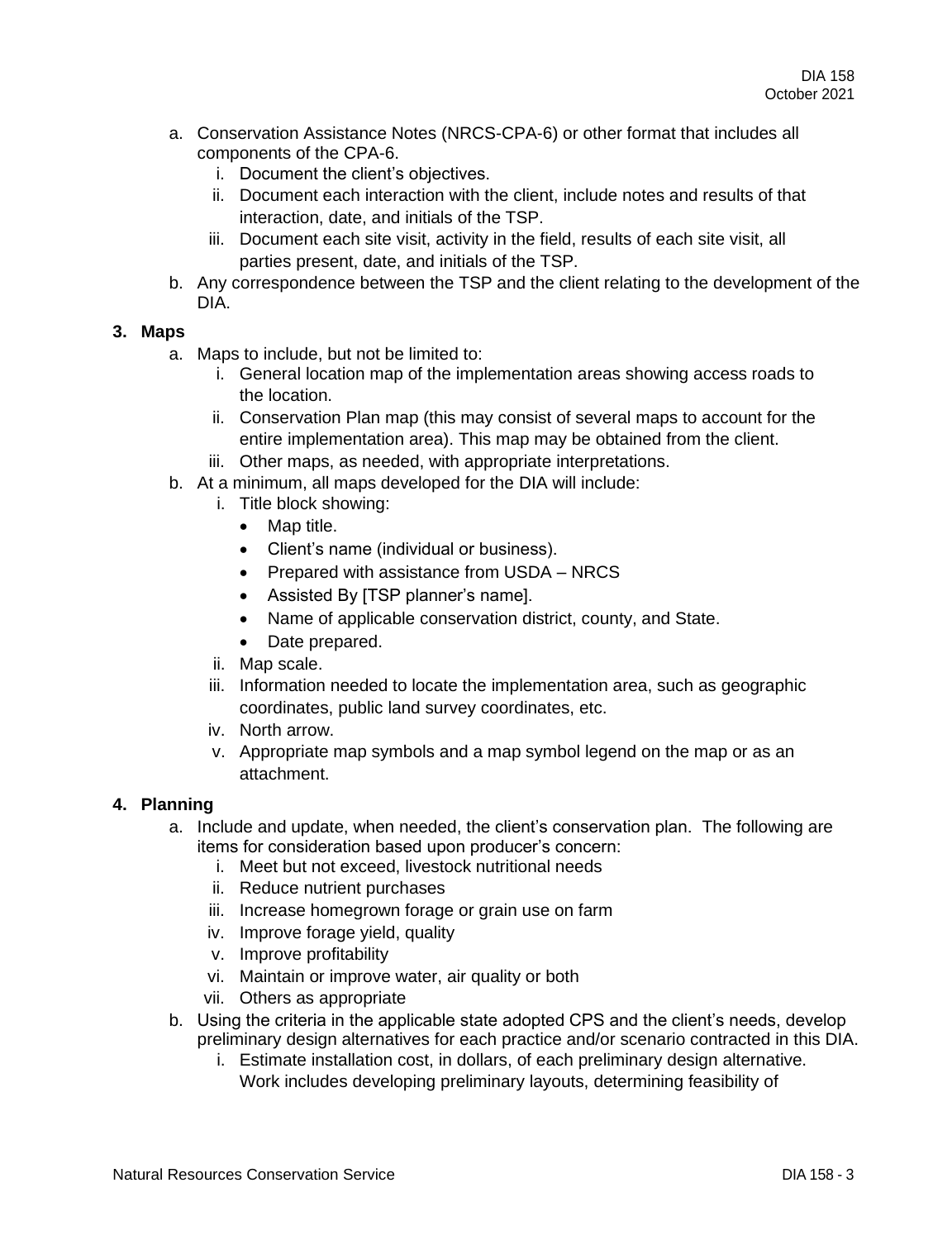current infrastructure, determining performance specifications of proposed equipment, computing approximate quantities of all components, and estimating costs of equipment, materials, labor, permits, certifications, and related items required for installation and start-up of the system.

- ii. Determine the applicable NRCS financial assistance payment schedule scenario, quantity, and payment rates for the implementation of each preliminary design.
- c. Present each preliminary design alternative to the client and obtain the client's selections. Document the selections and date received.

# **5. Documentation**

- a. Number of animals on the farm by group (i.e. calves, heifers, milking cows, sows, piglets, etc.)
- b. Description of housing and feeding systems
- c. Ration parameters of the groups in the written plan
- d. Description of equipment and technologies used for feeding
- e. Forage inventory and nutrient analyses, if applicable
- f. Ration nutrient analyses for the groups of animals the plan is written
- g. Table showing N and P nutrient requirements and the current ration N and P nutrient levels, the predicted or measured manure N and P nutrient excretion, and the level of reductions targeted
- h. If incorporating a feed additive for purposes of air quality, note the name, amount to incorporate, timing and duration to be fed.
	- i. Also, record the anticipated reduction in emissions of the various air pollutants (e.g., greenhouse gases, ammonia, etc.) to be addressed.
- i. All resource concerns identified and quantified based on the analysis of existing feeding system conditions.

# **6. Implementation Requirements / Plans and Specifications**

- a. Recommended changes to the ration
- b. Forage management recommendations, if applicable
- c. Feed mixing and delivery systems recommendations
- d. Predicted manure nutrient reduction amount
- e. Sampling procedures for forages, if applicable, and manure
- f. Resource concerns addressed by the plan
- g. Contingency plans for lack of adequate forage, equipment breakdown, weather extremes, etc.
- h. Include the following certification on the plans, along with the seal and/or signature of the TSP: "To the best of my professional knowledge, judgment, and belief, these plans meet applicable NRCS standards." (Title 210, NEM, Part 505, "Non-NRCS Engineering Services", Subpart B, Section 505.10(3)).
- i. Prepare an operation and maintenance plan for each design that the client will use after implementation of the practices are complete.
	- i. Include, as a minimum, all items listed in each CPS "Operation and